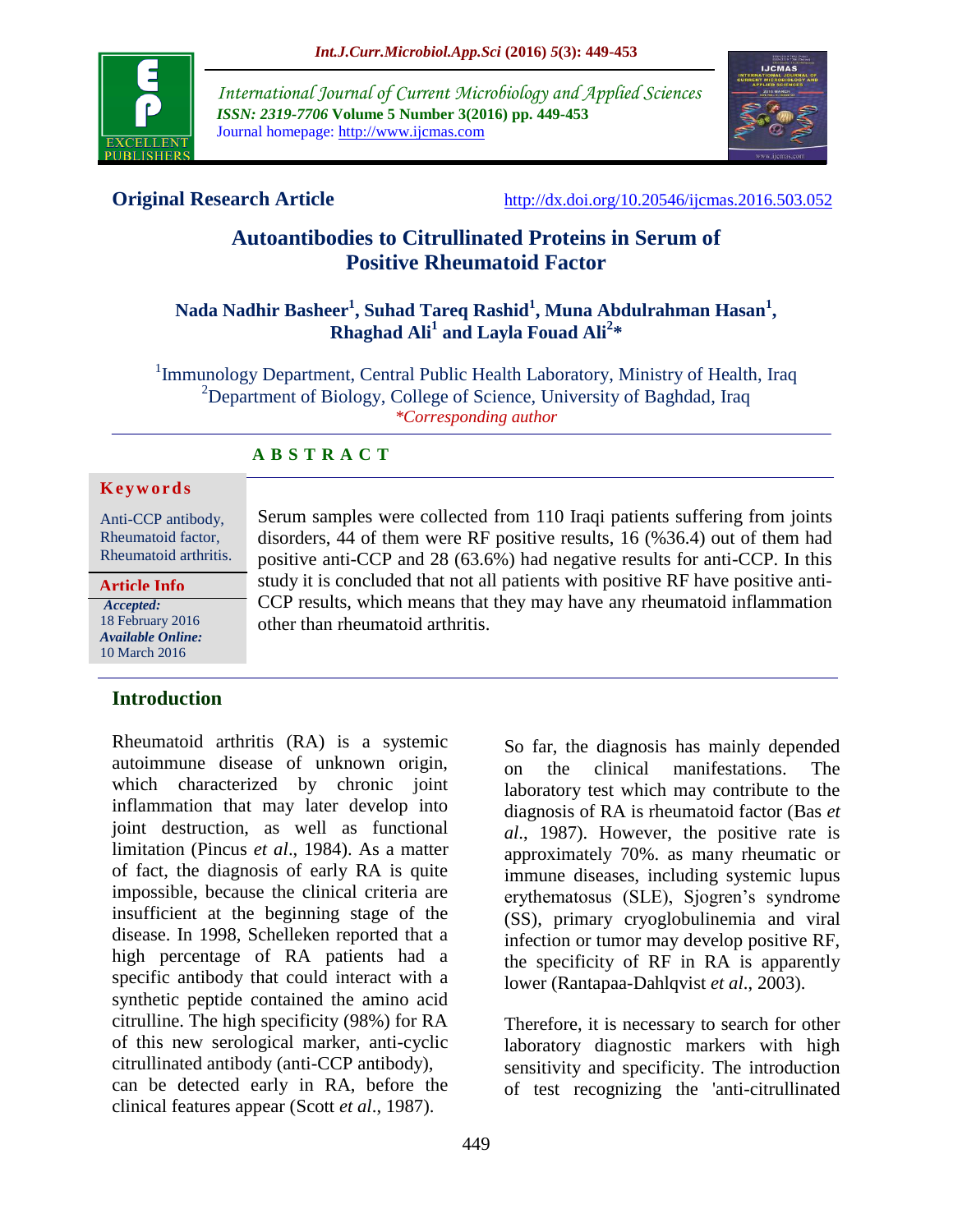protein antibodies' (ACPA) has caused a revolution in rheumatology. Immunization against citrullinated proteins is a feature almost unique for rheumatoid arthritis, although ACPA may occur long before the onset of symptoms. Even if the presence of ACPA does not seem to reveal a distinct arthritis phenotype at symptom onset, it predicts an aggressive disease course with unfavourable outcome. Despite the high diagnostic specificity for rheumatoid arthritis, ACPA-positivity does not always accord with a traditional diagnosis of rheumatoid arthritis at clinical presentation. However, even when these patients are judged to suffer from mild undifferentiated arthritis, they have special attention by rheumatologists.

Since 1960, many investigators used indirect immunoflurorescence or enzyme-linked immunosorbent tests to detect serologic antibodies in RA patients (Bas *et al*., 2000).

Citrulline is an unusual amino acid which formed by posttranslational modification of arginine residues by the enzyme peptidyl arginine deaminase (Schellekens *et al*., 2000). Recombinant filaggrin fragments, after enzymatic deamination*, in vitro*, react with autoantibodies in RA sera. Synthetic cyclic citrullinated peptide (CCP) variants also react with anti-filaggrin autoantibodies and serve as the substrate for detecting anti-CCP antibodies serologically. Most studies of anti-CCP antibodies demonstrated that these autoantibodies have improved specificity for RA compared to RF (Visser *et al*., 2002). Schelleken in 1988 reported that 76% of RA patients had a specific antibody which could interact with a synthetic peptide that contained the amino acid citrulline (Schellekens *et al*., 1998). This modification actually improves the specificity up to 98%. Sensitivity recently increased to 80% after using the 2nd

generation anti-CCP enzyme-linked immunosorbent test (ELISA) (Dubucquoi *et al*., 2004). Many studies have focused on the value of the clinical application of anti-CCP antibody in rheumatoid arthritis and other rheumatic diseases (Forslind *et al*., 2004). The high specificity (98%) of anti-CCP in patients with RA can exclude other rheumatic or immune diseases in positive patients for anti-CCP (Anzilotti *et al*., 2006). In addition, the anti-CCP antibody test may help us to detect or recognize RA earlier (Russell *et al*., 2006). Many recent studies have shown that the anti-CCP antibody can predict the severity of either the clinical or radiological outcome in RA patients (Kastbom *et al*., 2004; Meyer *et al*., 2003). Aotsuka *et al*. measured anti-CCP antibody in RA patients during the period 1982–2004 and found that anti-CCP levels tended to fluctuate in parallel with the ESR and CRP level (Aotsuka *et al*., 2005).

The main objectives of this study includes, to evaluate the diagnostic of antibodies to RF and cyclic citrullinated peptide (CCP) in patients with joints disorder.

# **Materials and Methods**

110 serum samples were collected from Iraqi patient suffering from joint pain in Central Republic Health Center Laboratories, Immunonology department. These samples were analysed by an enzyme immunoassay (ELISA) for IgM RF, IgG RF, IgA RF (IMMCO, USA) test and the positive samples used for anti-CCP test using ELISA Kit (IMMCO, USA) and the procedures were done according to the kits instructions.

## **Results and Discussion**

A total of 110 patients, 44 of them were RF positive results, 16 (%36.4) out of them had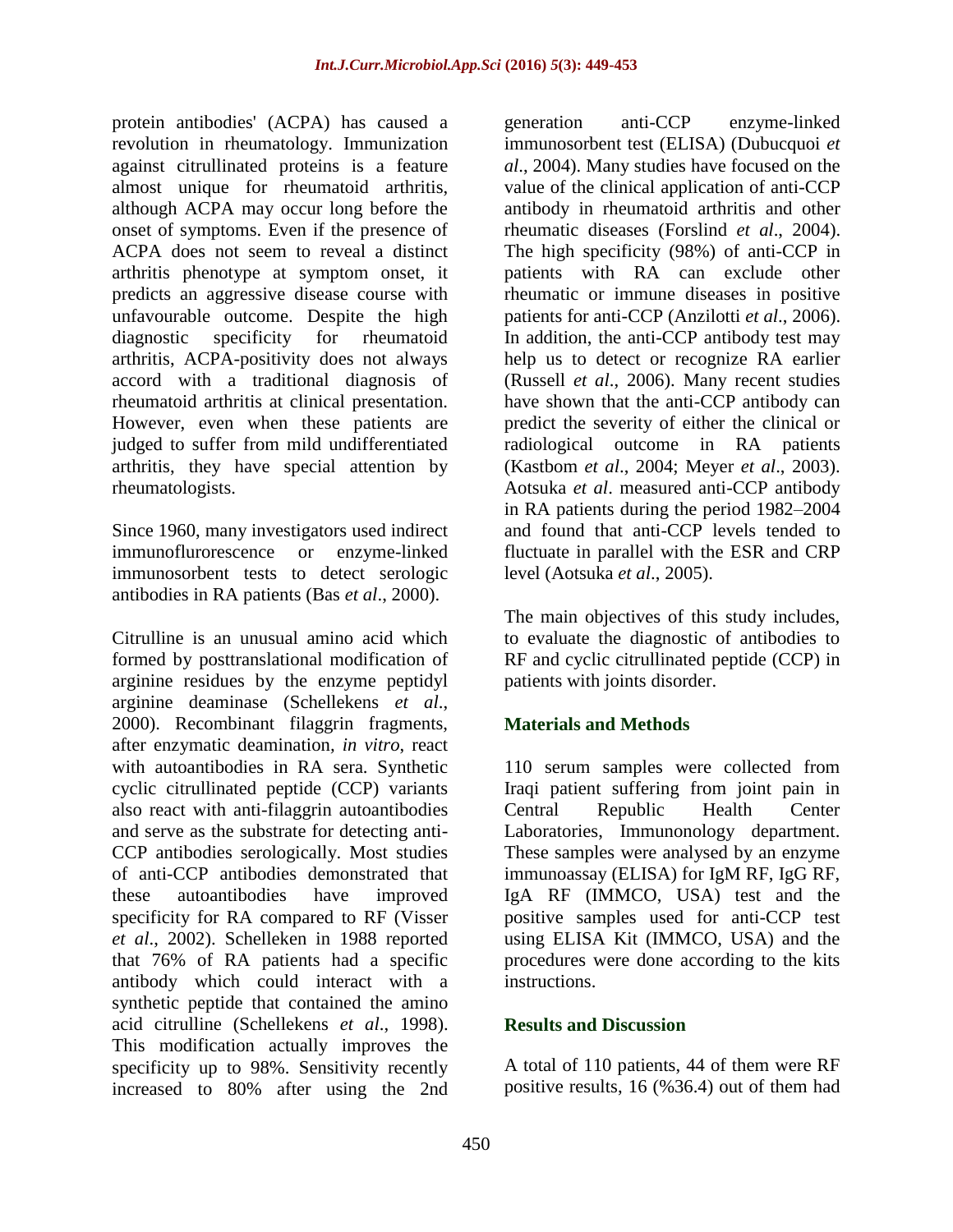positive anti-CCP and 28 (63.6%) had negative results for anti-CCP.

Apart from pain and functional impairments, rheumatoid arthritis (RA) is associated with increased co morbidity and mortality, mainly due to coronary heart disease.

Rheumatoid factor (RF) test is widely used, although the diagnostic and prognostic information provided has been debated (Klareskog *et al*., 2005), Other inflammatory conditions and high age are considered "risk factors" for false positive RF. The sensitivity for diagnosis of RA has been reported to be 50–80% and the specificity 70–80% (Thomas *et al*., 2005).

The criterion IgM-RF  $> 40$  or anti-CCP  $> 50$ can be able to predict the diagnosis of RA in early arthritis patients with high specificity and acceptable sensitivity. Anti-CCP testing combined with IgM-RF testing has additional value over IgM-RF testing alone in patients with early undifferentiated arthritis (Jansen *et al*., 2002). The high diagnostic specificity of anti-CCP for RA raises the question of an aetiopathogenetic connection. Comparisons of the prognostic value of RF and anti-CCP measured as radiological progression have shown different results (Vencovsky *et al*., 2003).

A study confirms that the diagnostic sensitivity of anti-CCP antibodies in patients with recent onset RA is the same as that of agglutinating RF (64% for both) and that seropositivity for the two tests correlates significantly (Kastbom *et al*., 2004). An interesting finding was that the anti-CCP antibody positivity at diagnosis predicted higher disease activity over the 3 following years of recent onset RA (Jonsson *et al*., 1992).

The anti-CCP antibody results correlated with RF, but were better than RF as

predictor of a more aggressive disease course. The anti-CCP antibody assay has a similar diagnostic sensitivity to that of RF in early RA, but is better as a predictor of the disease course over 3 years. Although the mean serum level declines, the anti-CCP antibody positivity remains essentially unaltered 3 years after diagnosis and start of antirheumatic treatment (Kastbom *et al*., 2004). It was conclude that anti-CCP antibody status at the time of diagnosis of early RA is a valuable predictor of the disease course in early RA (Jonsson *et al*., 1992). Further studies are needed to evaluate the usefulness of anti-CCP antibody analysis for design of the individual therapeutic strategies in early RA.

Anti-CCP has become a "key" serologic marker in RA. It can be used as a test for early diagnosis of RA and for the differential diagnosis between RA and other rheumatic or immune diseases. Furthermore it can be used for prediction of prognosis; and for evaluation of treatment outcome.

# **References**

- Anzilotti, C., Merlini, G., Pratesi, F., *et al*. 2006. Antibodies to viral citrullinated peptide in rheumatoid arthritis. *J. Rheumatol.,* 33: 647–51.
- Aotsuka, S., Okawa-Takatsuji, M., Nagatani, K., *et al*. 2005. A retrospective study of the fluctuation in serum levels of anti-cyclic citrullinated peptide antibody in patients with rheumatoid arthritis. *Clin. Exp. Rheumatol.,* 23: 475–81.
- Bas, S., Genevay, S., Meyer, O., *et al*. 1987. Anti-cyclic citrullinated peptide antibodies, IgM and IgA rheumatoid factors in the diagnosis and prognosis of rheumatoid arthritis. *Rheumatol.,* 42: 677–80.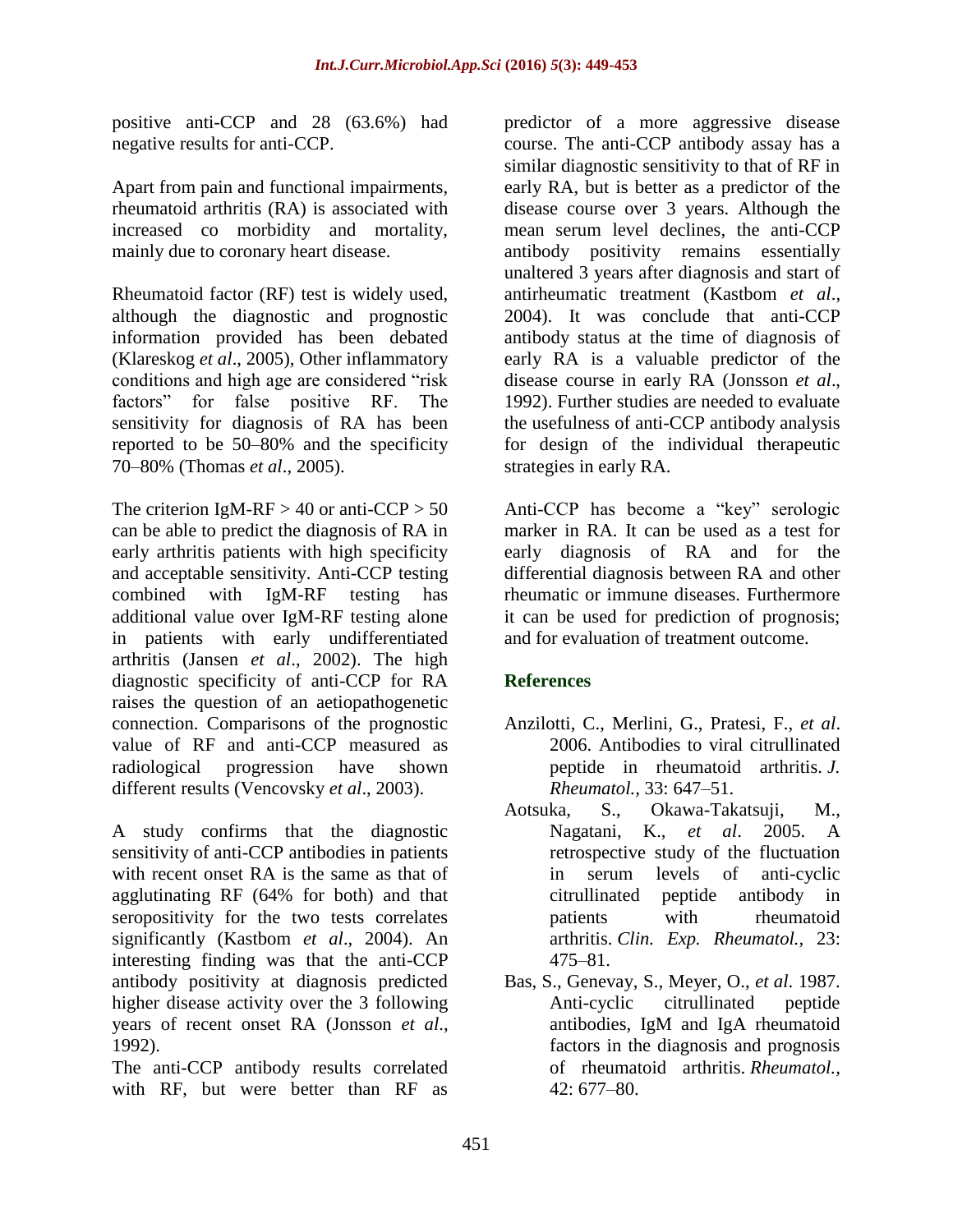- Bas, S., Perneger, T.V., Mikhnevitch, E., *et al*. 2000. Association of rheumatoid factors and anti-filaggrin antibodies with severity of erosions in rheumatoid arthritis. *Rheumatol.,* 39: 1082–8.
- Dubucquoi, S., Solau-Gervais, E., Lefranc, D., *et al*. 2004. Evaluation of anticitrullinated filaggrin antibodies as hallmarks for the diagnosis of rheumatic diseases. *Ann. Rheum. Dis.,* 63: 415–9.
- Forslind, K., Ahlmen, M., Eberhardt, K., *et al*. 2004. Prediction of radiological outcome in early rheumatoid arthritis in clinical practice: role of antibodies to citrullinated peptides (anti-CCP) *Ann. Rheum. Dis.,* 63: 1090–5.
- Jansen, A.L., Van der Horst-Bruinsma, Van Schaardenburg, Van de Stadt, R.J., De Koning, M.H., Dijkmans, B.A. 2002. Rheumatoid factor and antibodies to cyclic citrullinated Peptide differentiate rheumatoid arthritis from undifferentiated polyarthritis in patients with early arthritis. *J. Rheumatol.,* 29(10): 2074–6.
- Jonsson, T., Thorsteinsson, J., Kolbeinsson, A., Jonasdottir, E., Sigufsson, N., Vaaldimarsson, H. 1992. Population study of the importance of rheumatoid factor isotypes in adults. *Ann. Rheum. Dis.,* 51: 863–8.
- Kastbom, A., Strandberg, G., Lindroos, A., *et al*. 2004. Anti-CCP antibody test predicts the disease course during 3 years in early rheumatoid arthritis (the Swedish TIRA project) *Ann. Rheum. Dis.,* 63: 1085–9.
- Kastbom, A., Strandberg, G., Lindroos, A., Skogh, T. 2004. Author Affiliations Anti-CCP antibody test predicts the disease course during 3 years in early rheumatoid arthritis (the Swedish TIRA project). *Ann. Rheum. Dis.,* 63: 108–58.
- Klareskog, L., Stolt, P., Lundberg, K., Källberg, H., Bengtsson, C., Grünewald, J., Rönnelid, J., Erlandsson, Harris, H., Ulfgren, A.K., Rantapää-Dahlqvist, S., *et al*. 2005. A new model for an etiology of RA: smoking may trigger HLA-DR (SE) restricted immune reactions to autoantigens modified by citrullination. *Arthritis Rheum.*
- Meyer, O., Labarre, C., Dougados, M., *et al*. 2003. Anticitrullinated protein/peptide antibody assays in early rheumatoid arthritis for predicting five-year radiographic damage. *Ann. Rheum. Dis.,* 62: 120–6.
- Pincus, T., Callahan, L.F., Sale, W.G. 1984. Severe functional declines, work disability, and increased mortality in seventy-five rheumatoid arthritis patients studied over nine years. *Arthritis Rheum.*, 27: 864–72.
- Rantapaa-Dahlqvist, S., De Jong, B.A., Berglin, E., *et al*. 2003. Anti-bodies against cyclic citrullinated peptide and IgA rheumatoid factor predict the development of rheumatoid arthritis. *Arthritis Rheum*., 48: 2741– 9.
- Russell, A.S., Devani, A., Maksymowych, W.P. 2006. The role of anti-cyclic citrullinated peptide antibodies in predicting progression of palindromic rheumatism to rheumatoid arthritis. *J. Rheumatol.,* 33: 1240–2.
- Schellekens, G.A., De Jong, B.A.W., Van Den Hoogen, F.H.J., *et al*. 1998. Citrulline is an essential constituent of antigenic determinants recognized by rheumatoid arthritis-specific autoantibodies. *J. Clin. Invest.,* 101: 273–81.
- Schellekens, G.A., Visser, H., De Jong, B.A., *et al*. 2000. The diagnostic properties of rheumatoid arthritis antibodies recognizing a cyclic